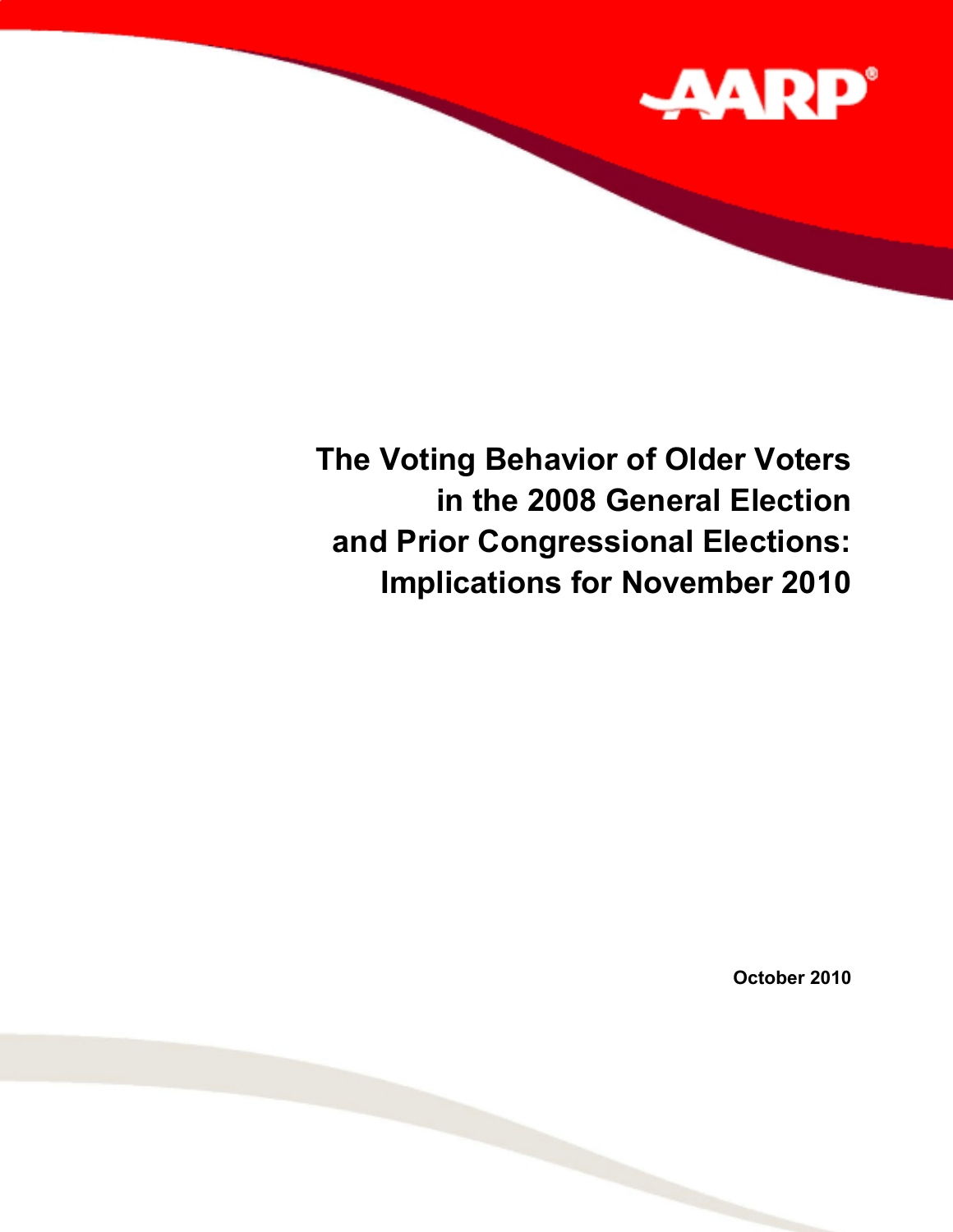

## **The Voting Behavior of Older Voters in the 2008 General Election and Prior Congressional Elections: Implications for November 2010**

**Copyright © 2010 AARP Knowledge Management 601 E Street, NW Washington, DC 20049** 

*Reprinting with Permission*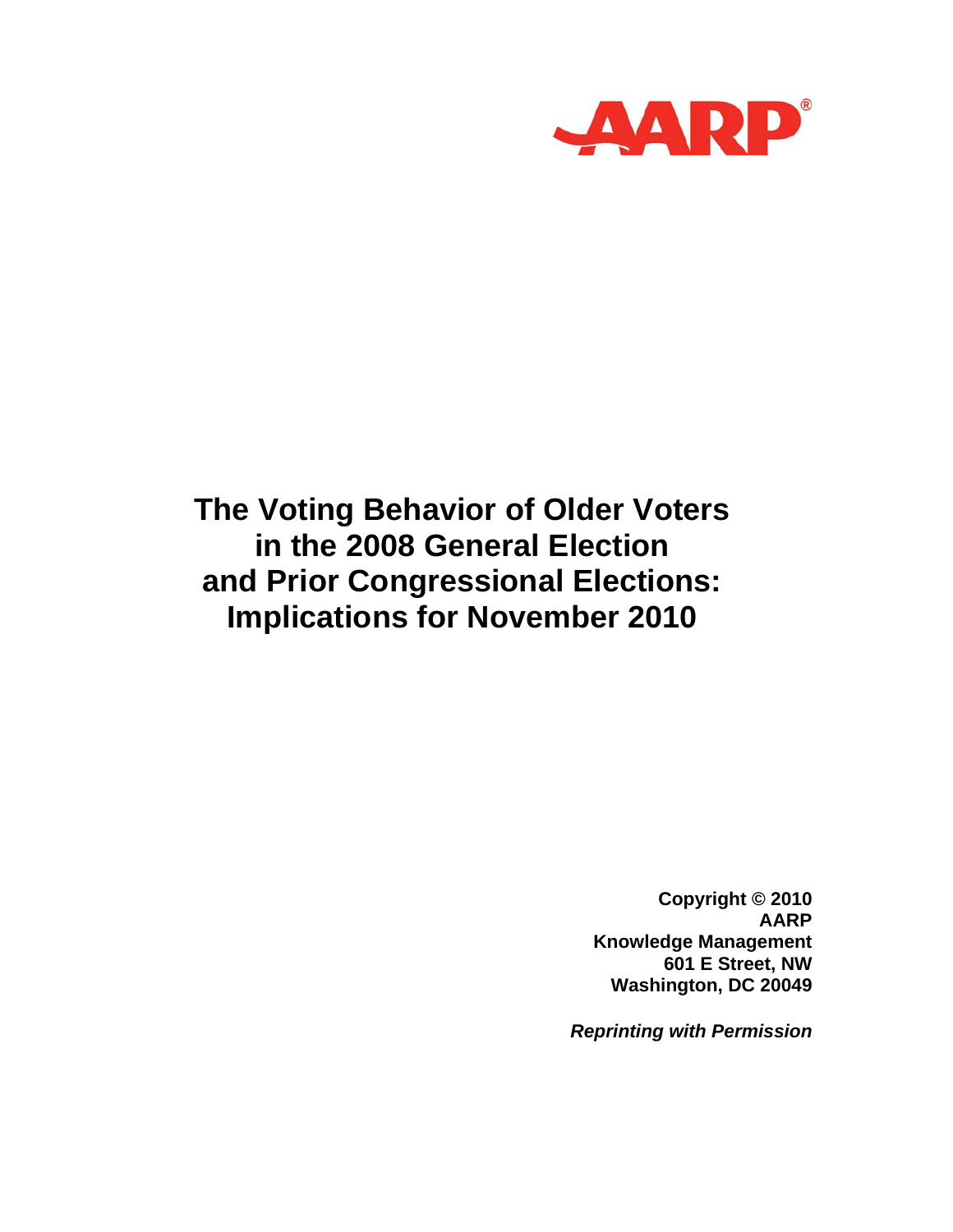AARP is a nonprofit, nonpartisan social welfare organization with a membership that helps people 50+ have independence, choice and control in ways that are beneficial and affordable to them and society as a whole. AARP does not endorse candidates for public office or make contributions to either political campaigns or candidates. We produce AARP The Magazine, the definitive voice for 50+ Americans and the world's largest-circulation magazine with over 35.1 million readers; AARP Bulletin, the go-to news source for AARP's millions of members and Americans 50+; AARP VIVA, the only bilingual U.S. publication dedicated exclusively to the 50+ Hispanic community; and our website, AARP.org. AARP Foundation is an affiliated charity that provides security, protection, and empowerment to older persons in need with support from thousands of volunteers, donors, and sponsors. We have staffed offices in all 50 states, the District of Columbia, Puerto Rico, and the U.S. Virgin Islands.

This report was written by Gerard Rainville and Mary Ann Nguyen in AARP Strategic Issues Research. All media inquiries about this report should be directed to (202) 434- 2560. For all other questions, contact grainville@aarp.org.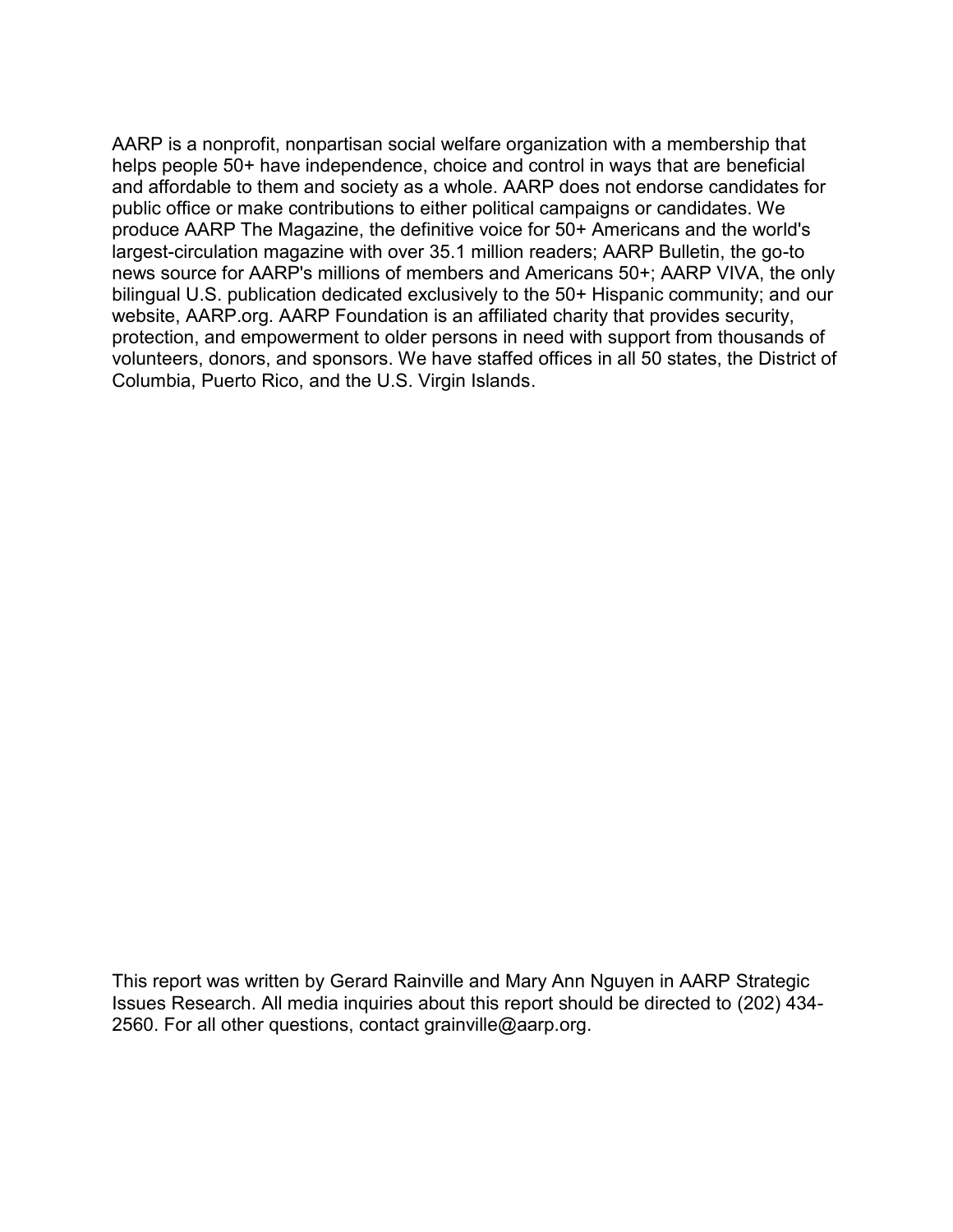This report looks at the turnout patterns of voters age 45 and older ("older voters") in General and Congressional Elections.

Chief findings include:

- The number of 45+ voters turning out in the 2008 General Elections was greater than the sum of voters in all remaining age groups.
- An estimated 69% percent of those age 45 or older voted in the 2008 General Election. For those between ages 18 and 44, 57% voted.
- In Congressional Elections, the propensity to vote increases with each successive age cohort. No greater than 20% of those age 18 to 24 voted in prior Congressional Elections; for those 65 and older, no fewer than 60% voted in Congressional Elections.
- The overrepresentation of older voters in Congressional Elections has increased consistently over time. In 1994, those age 45 and older represented 56% of those voting in Congressional Elections. By 2006, older voters represented 65% of those voting.
- If current voter turnout trends continue, more than two-thirds of voters in the 2010 Congressional election will be 45 or older.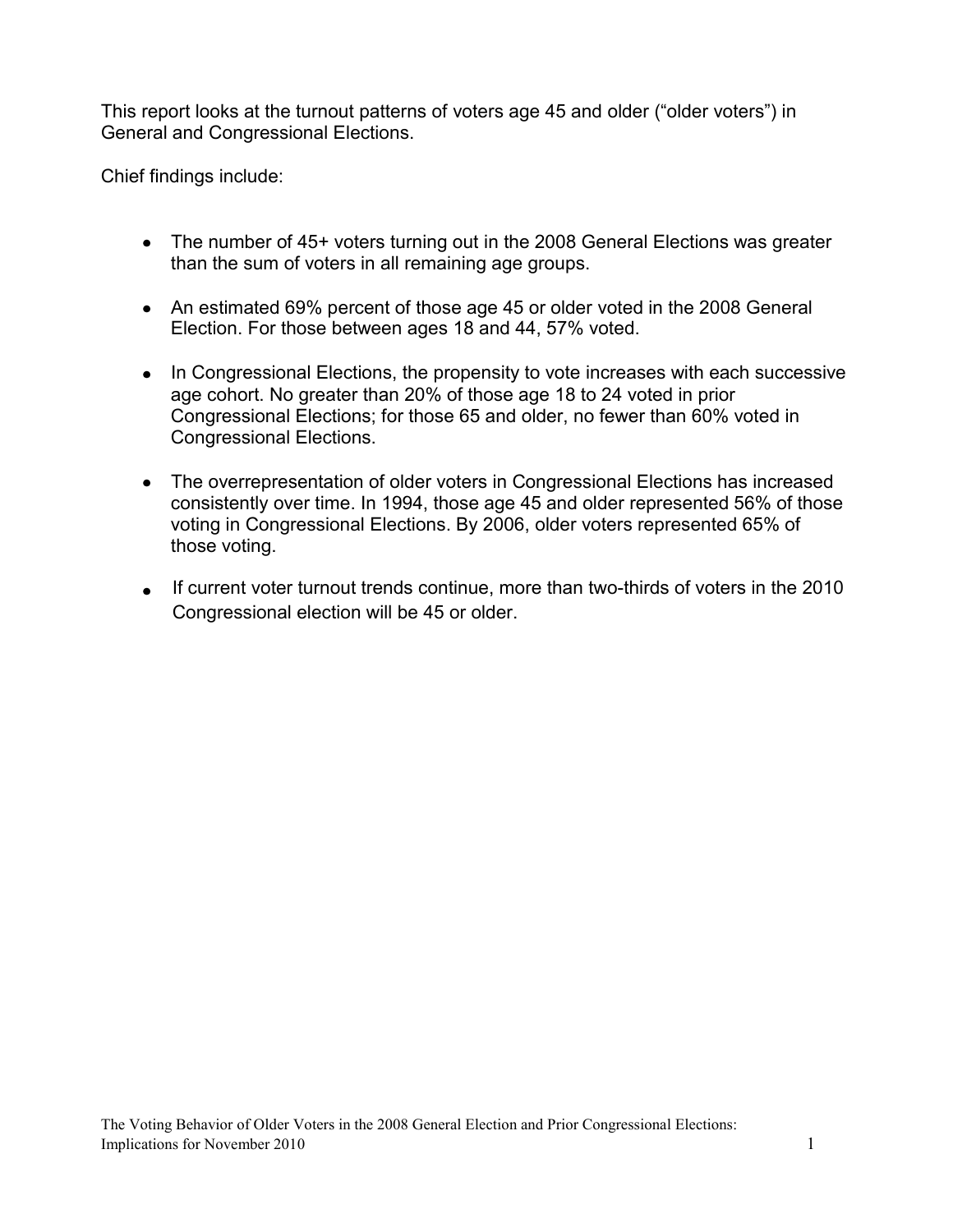### **Registration and Turnout for Older Voters**

#### **Recent Context- The 2008 General Elections**

The absolute number of older Americans in the population, as well as the numbers of older voters registering and turning out to vote, makes the older voter a crucial segment of eligible voters. Figure 1 illustrates these general points with data from the most recent national election.

Figure 1. Overall 18+ Population Entitled to Vote ("Citizens"), the Population Registered to Vote and the Population Voting in the 2008 General Election (in Millions), by Age Group<sup>i</sup>



The number of 45+ voters turning out in the 2008 General Elections is greater than the sum of voters in all remaining age groups. This is due partly to Americans age 45 or older being a relatively large cohort in the citizen population (representing 53% of the eligible voter population), but also due to different voting behaviors between younger and older voters. Figure 2. looks at the relationship between voter turnout and age.

The Voting Behavior of Older Voters in the 2008 General Election and Prior Congressional Elections: Implications for November 2010 2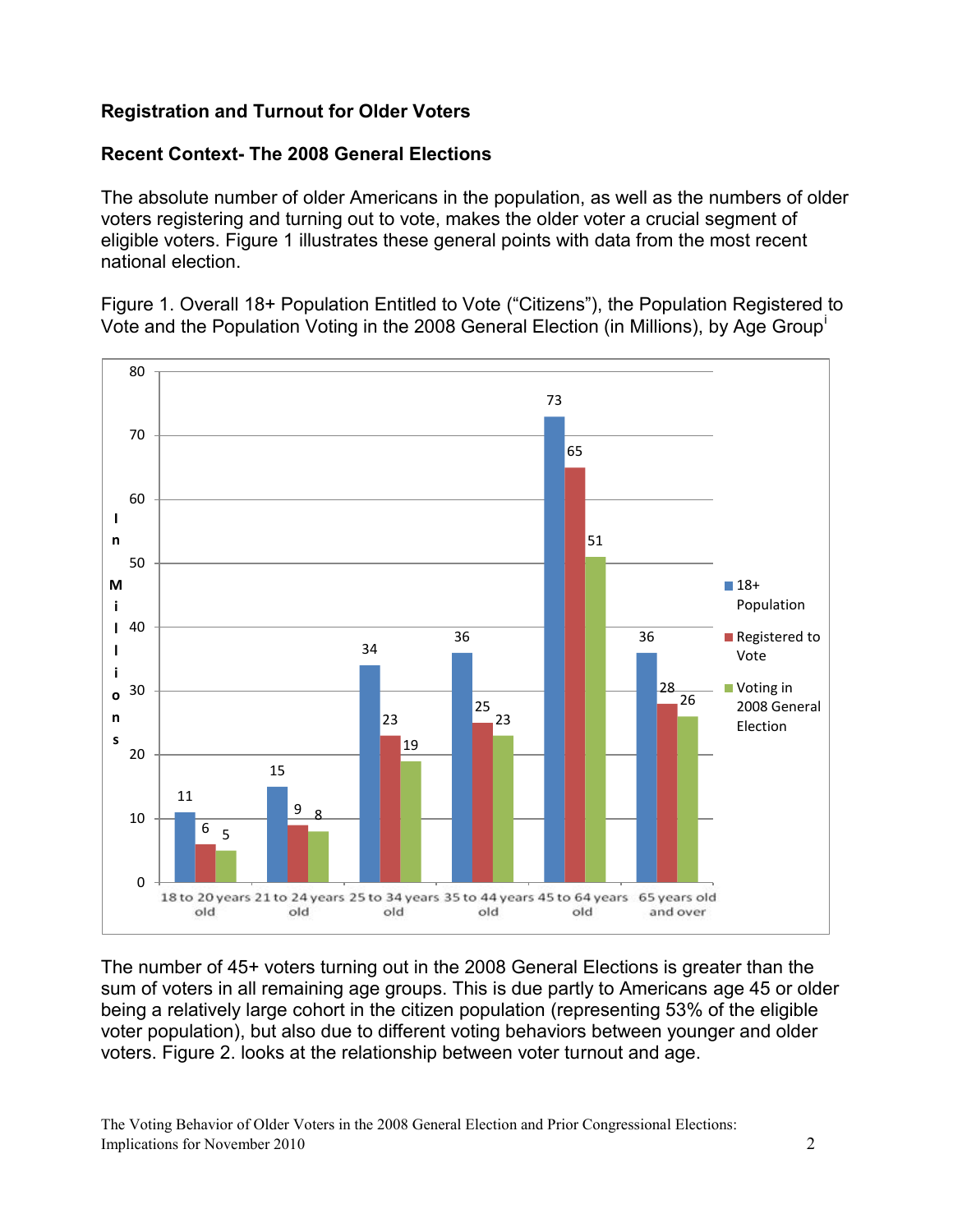

Figure 2. Percentage of Age Group Turning out to Vote in the 2008 General Election

Figure 2 presents a trendline in which a greater propensity to vote is associated with age. Specifically, older voters had a greater propensity to vote in the most recent General Election than did younger people who were also eligible to vote. An estimated 69% percent of those age 45 or older voted in the 2008 General Election. For those between ages 18 and 44, 57% voted.

The large number of older Americans currently registered to vote, and the relatively high percentage of these older registered voters turning out for the 2008 General Election, lead to the 45+ population accounting for nearly 6 in 10 (58%) of 2008 General Election voters. This margin of disproportionate representation of older voters may not appear impressive if it were not for the fact that the 2008 General Election represented a historical high for *youth* turnout. Though overrepresented to some degree in General Elections, figures suggest that the 45+ voter is relatively more determinative in *Congressional Elections*.

#### **Past Voting Behavior- Previous Congressional Elections**

"Midterm Elections" include races for the entirety of the U.S. House of Representatives and races for about a third of the U.S. Senate seats. They are nearly synonymous with "Congressional Elections" although, depending on state-level election policy, non-Congressional races may be on the ballot (generally gubenatorial and [State] Senate races). Although the term "Congressional Elections" is used throughout, it should be noted that voting behaviors and public attitudes in advance of these elections will also affect non-Congressional races appearing on midterm ballots. Figure 3 shows the voting behavior of differing age groups over the last several Congressional Elections.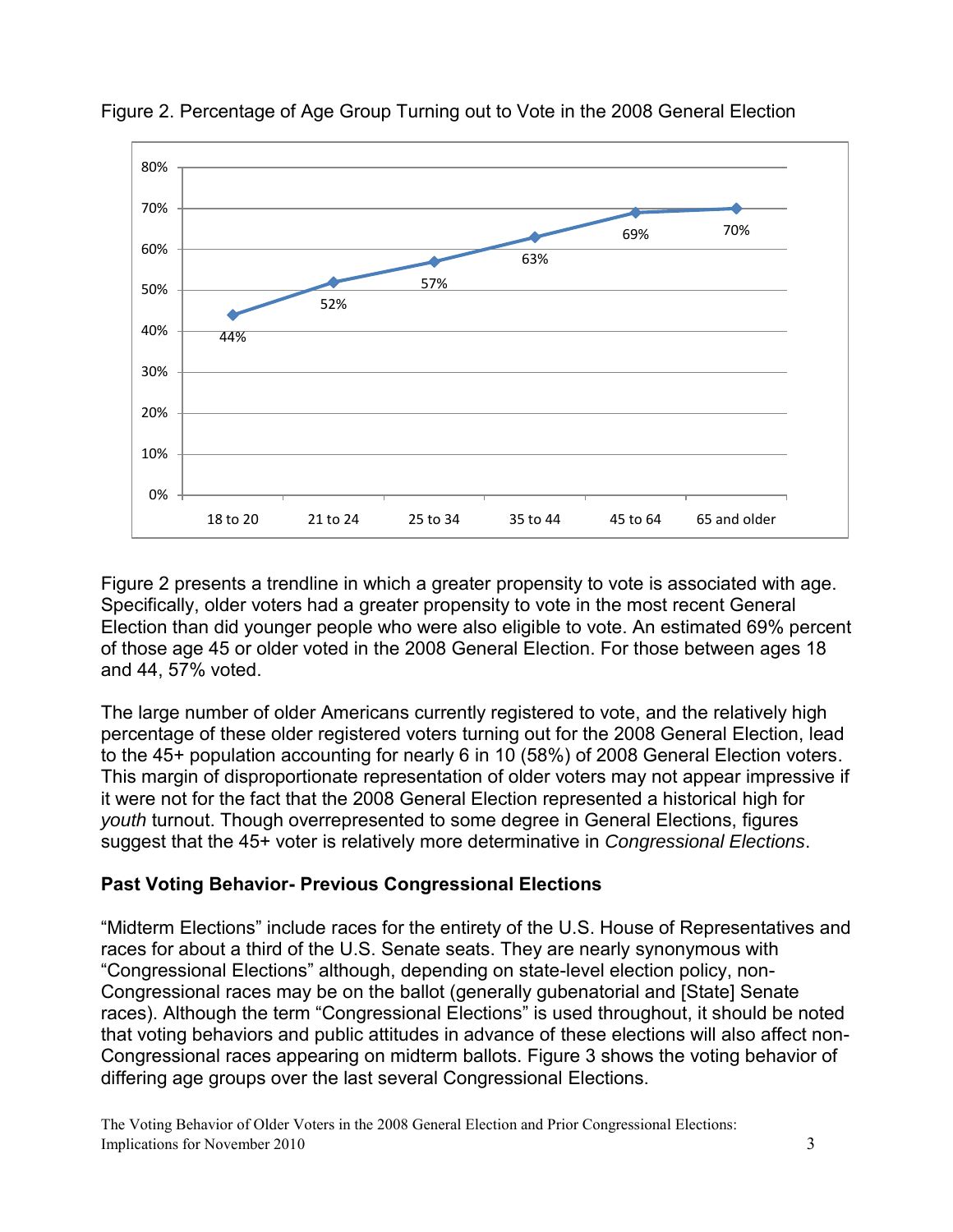

Figure 3. Voter Turnout by Age Group in Recent Congressional Elections<sup>ii</sup>

In Congressional Elections, the propensity to vote increases with each successive age cohort. No greater than 20% of those age 18 to 24 voted in prior Congressional Elections; for those 65 and older, no fewer than 60% voted in Congressional Elections (shown in Figure 3). This pattern leads to the 45+ cohort being overrepresented to greater degrees in Congressional Elections than in General Elections.

A final consideration of older voters' political involvement has to do with the combination of the size of the older voter cohort and their greater relative tendency to vote in both General Elections and Congressional Elections. Figure 4 presents the share of those voting in the last 8 federal-level elections that were 45+ and the share that was younger than age 45.